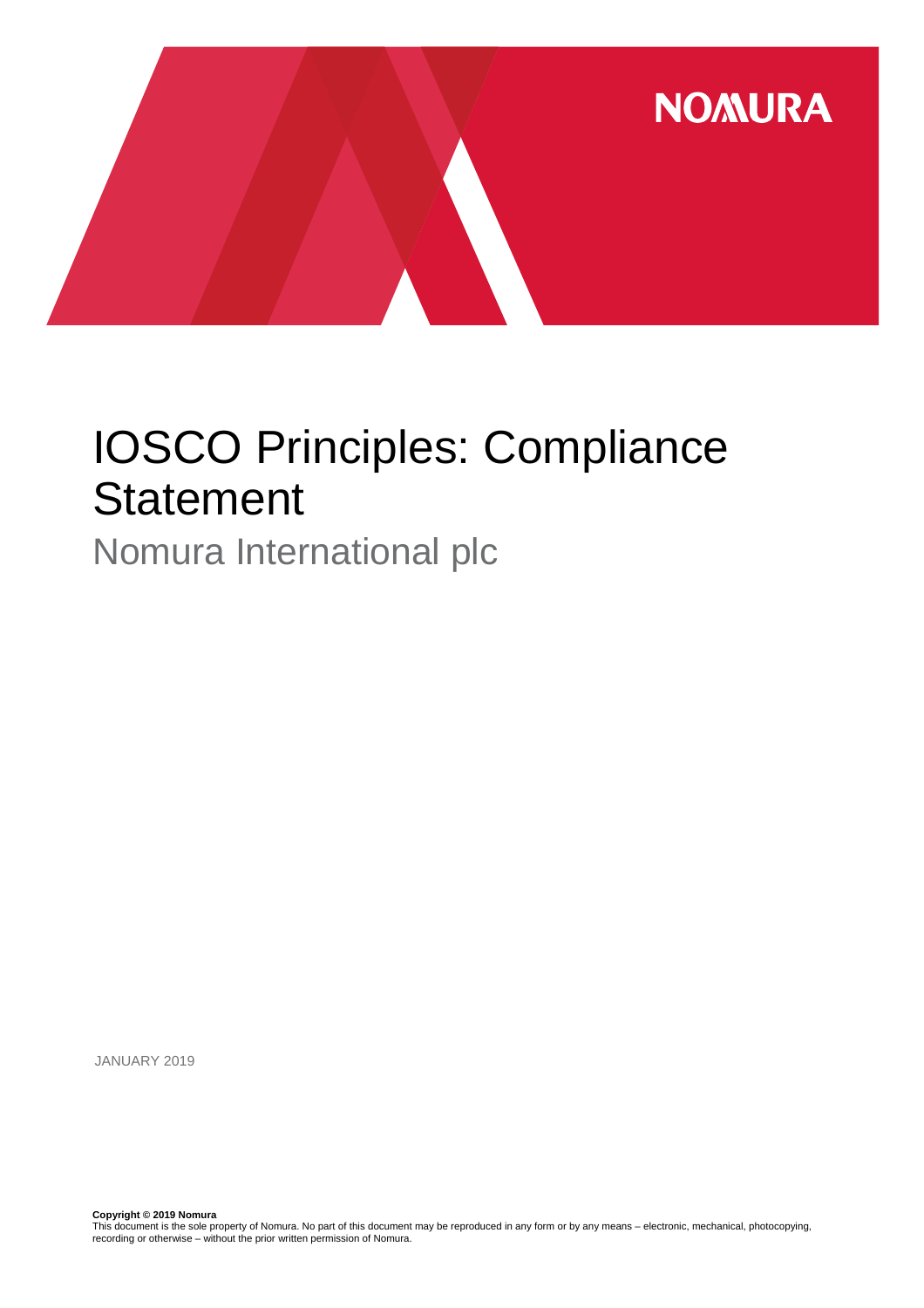

## **Nomura International plc**

### **IOSCO Principles: Compliance Statement**

#### **1 Introduction**

- **1.1** The "Principles for Financial Benchmarks" published by the International Organisation of Securities Commissions ("**IOSCO**") on 17 July 2013 (the "**IOSCO Principles**") represent an overarching framework of principles for benchmarks used in financial markets. IOSCO has recommended that administrators publicly disclose the extent of their compliance with the IOSCO Principles. This statement (the "**Compliance Statement**") sets out the extent of Nomura International plc's ("**NIP**") compliance with the IOSCO Principles.
- **1.2** NIP is authorised by the Prudential Regulation Authority (**"PRA**") and regulated by the PRA and the Financial Conduct Authority.
- **1.3** Unless otherwise stated, capitalised terms are as defined in the IOSCO Principles.

#### **2 Scope**

- **2.1** This Compliance Statement relates to NIP's role as Administrator. NIP undertakes a number of functions – the term Administrator, for the purposes of this Compliance Statement, refers to the part of NIP that has control over the production of indices (including the stages and processes involved in the development, determination, dissemination, operation and governance of indices).
- **2.2** NIP is the Administrator of a number of financial indices that it considers qualify as "Benchmarks" for the purposes of the IOSCO Principles (collectively the "**NIP Indices**" and each a "**NIP Index**"). NIP Indices include proprietary indices and indices/strategies and dynamic baskets linked to funds. Most of the NIP Indices are used for transactions between NIP or its affiliates and its clients, however, a small number are licensed for use by third parties. As well as being an Administrator, NIP also contains businesses which use and have a financial interest in the performance of the NIP Indices. NIP has implemented policies and procedures on a firm wide basis that seek to take appropriate steps to identify conflicts of interest and to maintain and operate systems and controls designed to prevent or manage conflicts of interest that this may create. This Compliance Statement also encompasses the activities of specific teams in Asia (excluding Japan) and India, which support NIP's role as Administrator.
- **2.3** NIP produces certain indices (including research indices) which are intended to be used for information/illustrative purposes only and where NIP is not aware of there being any financial products or contracts linked to them or them being used to measure the performance of a financial instrument. On the basis that these indices fall outside the definition of "Benchmark" used in the IOSCO Principles, they are not covered by this Compliance Statement.
- **2.4** As at the date of this Compliance Statement, NIP does not administer any indices based on third party Submissions. NIP does not regard the use of its firm-wide input data, tools or proprietary analytical framework which are used widely across NIP businesses as a Submission for purposes of the IOSCO Principles, but only data submitted specifically for the use in a NIP Index.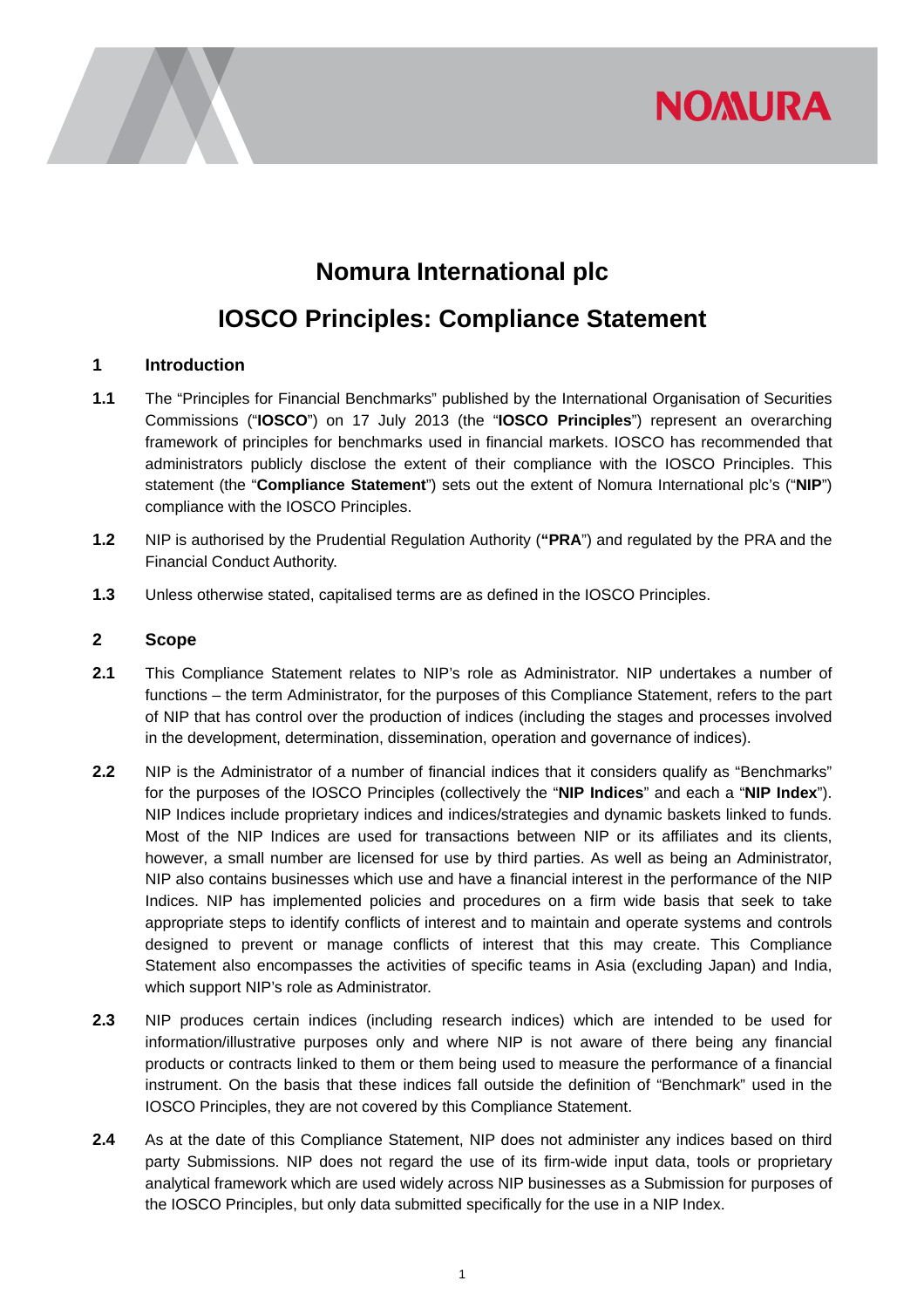

#### **3 NIP process for assessing compliance with the IOSCO Principles**

- **3.1** As part of its preparation for making this Compliance Statement, NIP compared the requirements of the IOSCO Principles against its existing index governance policy and control framework (the "**Control Framework**"), as well as NIP's other relevant policies and procedures. Where gaps were identified and to the extent reasonably possible and appropriate, changes were made to meet the requirements of the IOSCO Principles. NIP's preparation for making this Compliance Statement has taken place over an extended period, with support from the legal and compliance functions that support NIP's index business, as well as from external legal counsel.
- **3.2** Each new NIP Index created from the date of this Compliance Statement will adhere to, and be governed by, the Control Framework, and NIP's other relevant policies and procedures.

#### **4 Statement of compliance**

- **4.1** As at the date of this Compliance Statement NIP considers that it has complied with the IOSCO Principles in respect of the NIP Indices.
- **4.2** In order to ensure compliance with the IOSCO Principles, NIP has sought to implement the requirements of the IOSCO Principles in a manner that is proportionate to the size of, and risks posed by, each NIP Index and the NIP index determination process. Section 5 below specifies the IOSCO Principles and NIP Indices in respect of which NIP is claiming proportionate compliance.

#### **5 Use of proportionality and extent of compliance with IOSCO Principles**

- **5.1** NIP's approach to proportionality has taken into consideration several factors including (but not limited to): (i) the risk of actual or potential conflicts of interest; (ii) the number and nature of users of NIP Indices; (iii) proposed use of NIP Indices; and (iv) the level of discretion that NIP will have/whether determination is largely rules based. NIP will periodically review its Control Framework and consider if any additional enhancements may be required.
- **5.2** There are several areas where NIP's current approach to Administration technically deviates from the IOSCO Principles. However, NIP has taken a proportionate approach to compliance in such cases. NIP's approach and why NIP believes it still meets the objectives and functions of the IOSCO Principles are set out below.

#### **5.2.1 Principle 3 (Conflicts of Interest for Administrators)**

Principle 3(c) requires the segregation of reporting lines within the Administrator, where appropriate, to clearly define responsibilities and prevent unnecessary or undisclosed conflicts of interest or the perception of such conflicts. Whilst NIP's Control Framework has been enhanced to seek segregation of reporting lines within NIP, certain businesses within NIP where there may be a risk of actual or potential conflicts of interest arising (e.g. the structuring and trading teams) are permitted to ultimately report to the same person, provided that: (i) day-to-day reporting lines are kept separate, (ii) relevant parties' responsibilities are clearly defined and understood and (iii) the parties are confident that the reporting structure does not give rise to potential conflicts of interest. NIP also seeks to achieve the integrity of each NIP Index through the involvement of segregated functions in the Administration process. Therefore, NIP considers that such measures are sufficient to meet the objectives of Principle 3(c).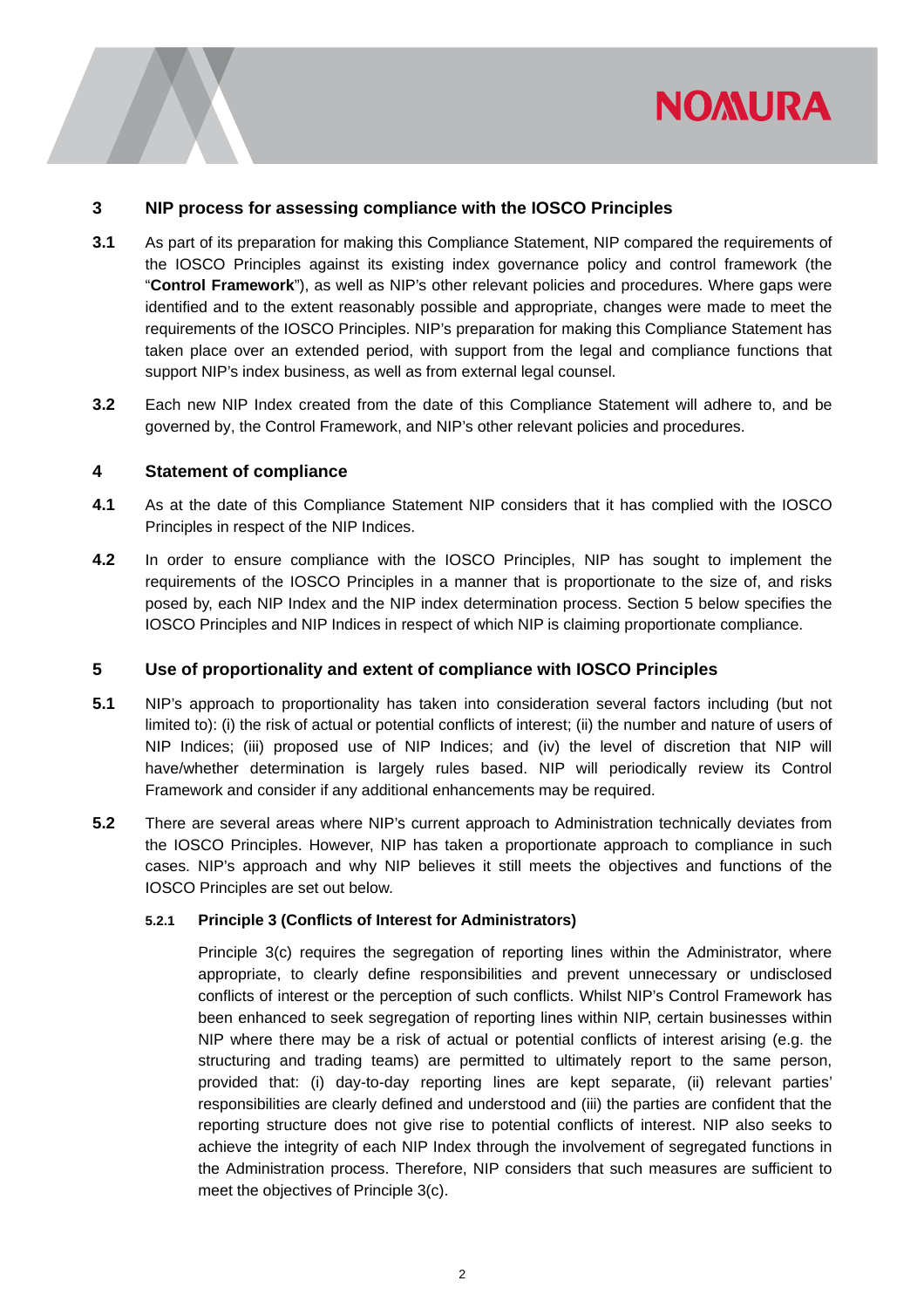

Principle 3(d) requires adequate supervision and sign-off by authorised or qualified employees prior to releasing Benchmark determinations. NIP has established processes in place to help ensure the integrity of Benchmark determinations (in particular, in relation to calculation and validation), but determinations are released through standardised and/or automated processes. NIP is currently taking steps to migrate as many NIP Indices as reasonably possible to calculation tools that are created and operated independently from the Index structuring team. NIP Indices which are still calculated and operated by the Index structuring team are subject to verification by an independent team on the day of the release of the Index. As such, senior NIP employees do not sign-off on each Benchmark determination prior to release.

#### **5.2.2 Principle 5 (Internal Oversight)**

Principle 5 requires that where conflicts of interest may arise due to (amongst other things) activities conducted by an Administrator or any of its affiliates, the Administrator should establish an independent oversight function which includes a balanced representation of a range of Stakeholders where known, Subscribers and Submitters, chosen to counterbalance the relevant conflict of interest.

NIP's internal oversight function (the "**Index Committee**") includes representation from various NIP internal control functions independent from the structuring team involved with NIP Indices and sales/trading teams involved in the sale and day-to-day management of NIP's index-linked products. However, the Index Committee does not include representatives of Stakeholders who are not part of the Nomura group – in part due to the confidentiality and sensitivity of the information that the Index Committee is regularly required to consider. NIP considers that independent control function representation in the Index Committee, the requirements of its Control Framework and other policies are sufficient to proportionately achieve the objectives of Principle 5.

#### **5.2.3 Principle 9 (Transparency of Benchmark Determinations)**

Principle 9 requires the publication of certain information with each Benchmark determination. This includes: (i) a concise explanation, sufficient to facilitate a Stakeholder or Market Authority's ability to understand how a determination was developed; and (ii) a concise explanation of the extent to which and the basis upon which Expert Judgement, if any, was used in establishing a Benchmark determination. NIP does not publish this information, nevertheless NIP regards the Benchmark determinations it makes sufficiently transparent to meet the needs of stakeholders. NIP determines the level of transparency required and how information should be communicated, depending on the nature and extent of the use of the NIP Index. In practice, a large number of the NIP Indices are derived from data sourced from a Regulated Market or Exchange which are subject to mandatory post trade transparency requirements. Furthermore, index determination is generally rules based and subject to the Control Framework. Importantly, where discretion can be used it must be done so within the Control Framework. These factors ensure the transparency of Benchmark determinations made by NIP.

#### **5.2.4 Principle 16 (Complaints Procedures)**

NIP has published a written complaints policy (the "**Complaints Policy**") in compliance with Principle 16 in October 2017. All outstanding/unresolved complaints made prior to the Complaint Policy's effective date will be resolved in accordance with the Complaints Policy.